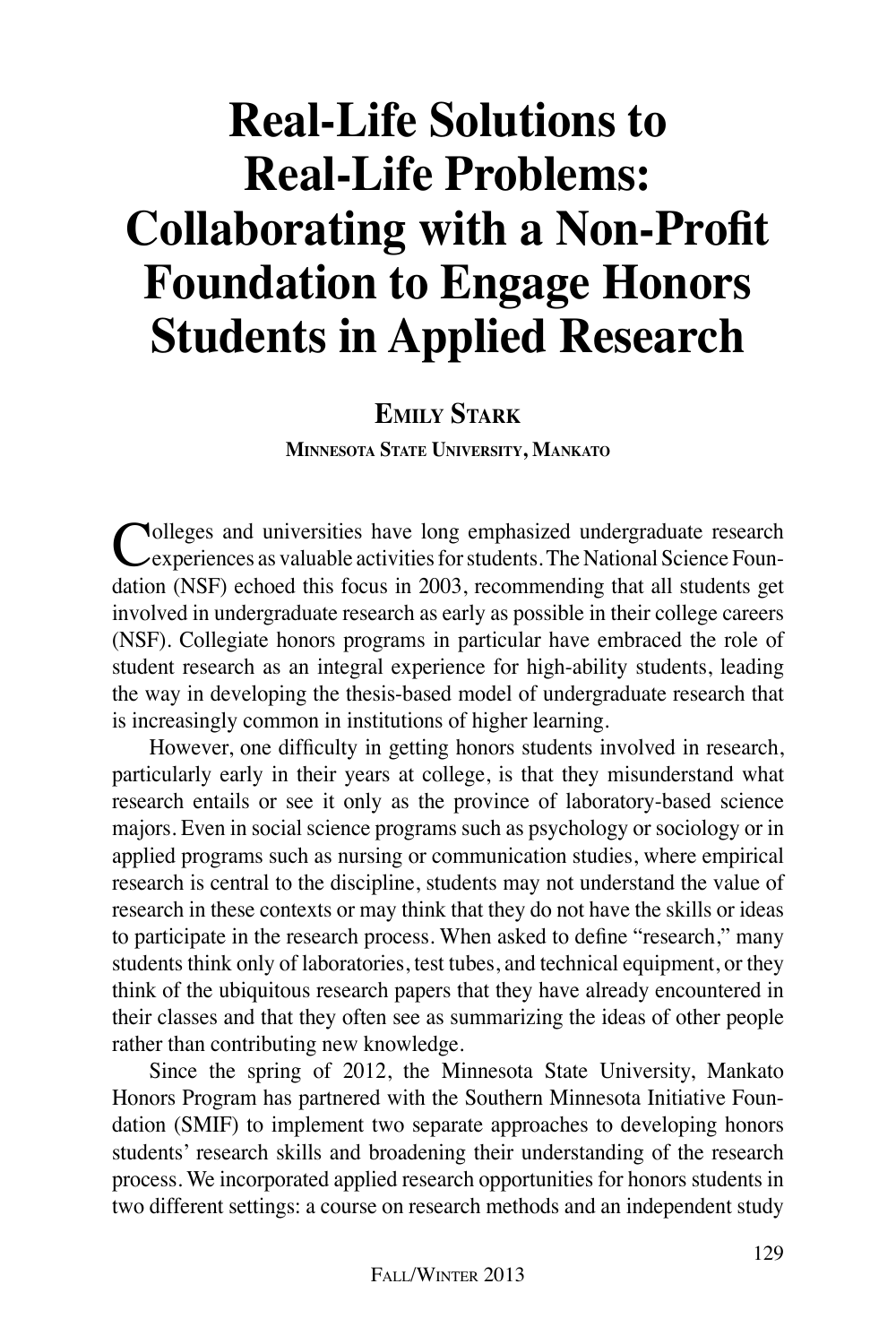research experience. Each approach was successful at building students' confidence in their research skills, giving them experience with applied research practices, and broadening their understanding of what constitutes research. Each approach had various pros and cons that might be useful to other programs with plans to develop similar opportunities, and I include recommendations for how to form connections with community groups. The reflections completed by students who participated in these opportunities provide important perspectives that supplement my own as the instructor and faculty mentor for these experiences. Finally, in Appendix A I provide a letter from the president of the Southern Minnesota Initiative Foundation presenting his perception of their partnership with our Honors program.

# **Introducing Honors Students to the Research Process**

The first thing that came to my mind when someone talked about research was a picture of a mad scientist wearing a white coat with goggles over their glasses in an isolated room mixing colorful chemicals.

> —*First-year honors student in the pre-nursing program, reflecting on research*

This comment sums up the thoughts and impressions of many students entering honors programs with the knowledge that they are required to complete an original research project. The honors program at Minnesota State University, Mankato is similar to most other college and university honors programs in that students are required to engage in an independent, original research project and to disseminate their results, generally through presenting their research at a conference. Most first-year students in our program and probably others seem to hold this narrow, mad-scientist definition of research and fail to see how non-science majors can get involved. Even science majors are often nervous about finding the time or having the skills to engage in complex experimentation outside of their class work. Many students believe that they will have to think of ideas to research all on their own without support or mentorship, and they view the research requirement as the most formidable obstacle in their path to graduating with honors.

However, a significant number of studies have detailed the benefits to students of participating in undergraduate research experiences across many different majors and disciplines. For example, Ishiyama demonstrated that students who participated in collaborative research experiences with faculty in their freshman or sophomore years showed gains in their abilities to think analytically and to learn on their own, emphasizing the importance of having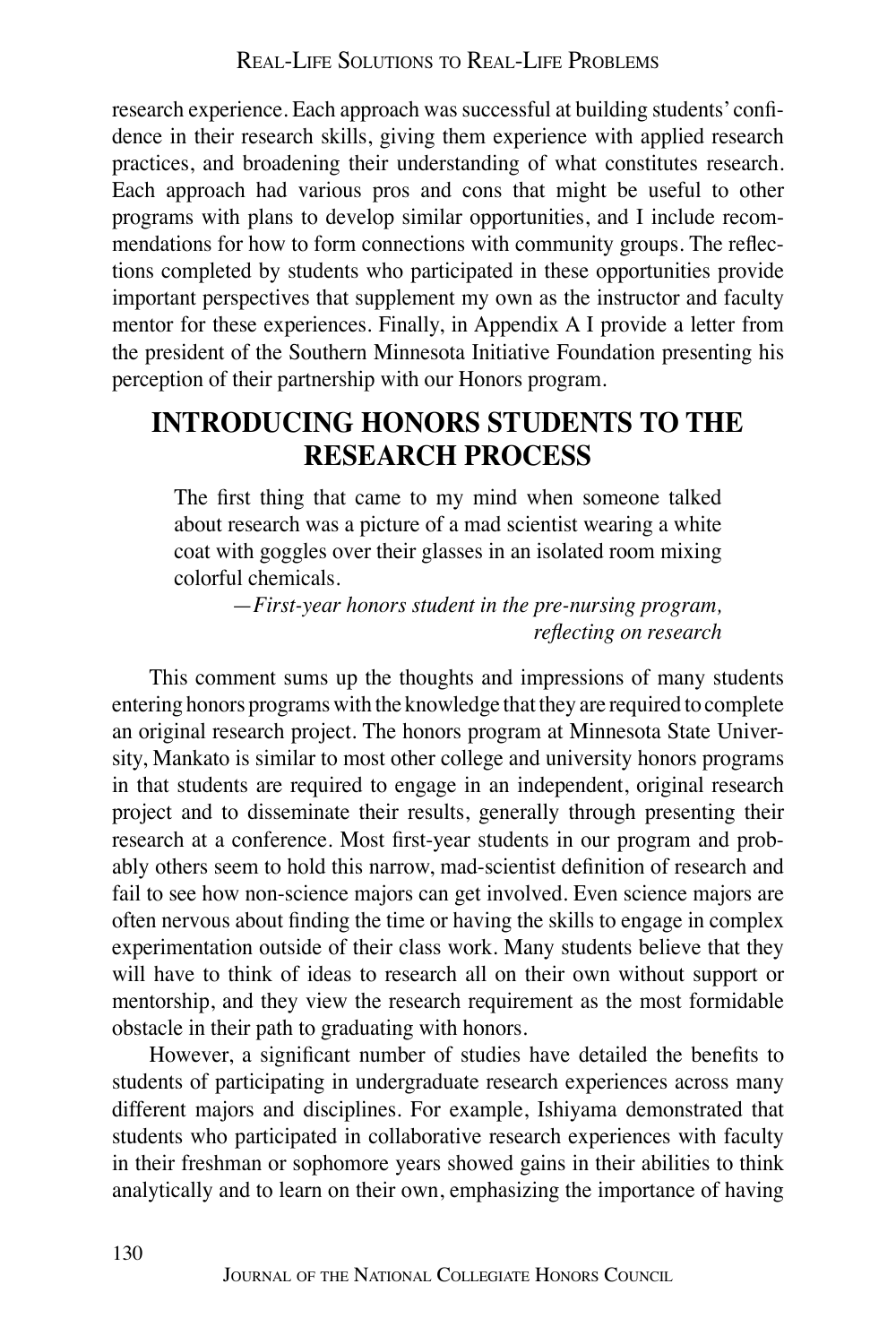research experience in the first years of college. Landrum and Nelson as well as Hartmann, Widner, and Carrick emphasize the benefit of developing a oneon-one relationship with a faculty mentor as a result of working on a research project. Researchers have also noted career benefits: Landrum and Nelson report that faculty perceive student research experiences as needed preparation for graduate school, and Lopatto notes that these research experiences have "instrumental value in continuing the student's career trajectory" (28) through enhancing their credentials for graduate school.

Scholars have found these positive outcomes when studying students from many different disciplines, describing the potential for both cognitive and interpersonal growth among all students who participate in undergraduate research. In addition, numerous and varied opportunities for independent research strengthen honors programs by helping them to serve students with a wide range of interests and career goals. Given that many honors programs require students to engage in research, they have a responsibility to show students the value of developing their research skills early in their careers while providing opportunities for all honors students to participate in the research process. However, providing these opportunities can be costly in time, materials, and personnel, creating challenges for honors directors and faculty. The Minnesota State University, Mankato Honors Program worked to address some of these challenges through collaboration with an outside organization, providing opportunities for students to conduct meaningful research without costly or complicated laboratory supplies or extensive training.

## **Engaging Students in Research viaa Service Learning Model**

We were able to make a difference in practice. . . . Our research had a definite purpose.

—*Sophomore psychology major reflecting on her experience conducting applied research for a community organization*

Although requiring independent research for honors students is designed to provide them with the benefits described above, many honors students find this requirement daunting and do not view research as an opportunity they wish to embrace. Providing students with applied research projects, where the data they collect is needed by an outside organization, is one way to help them see the value of the skills they are developing and the potential for research to make a significant difference in their own lives and in their communities.

Focusing on applied projects where students collaborate with an outside organization places this approach in the tradition of service learning, which has been shown to provide students with meaningful learning opportunities in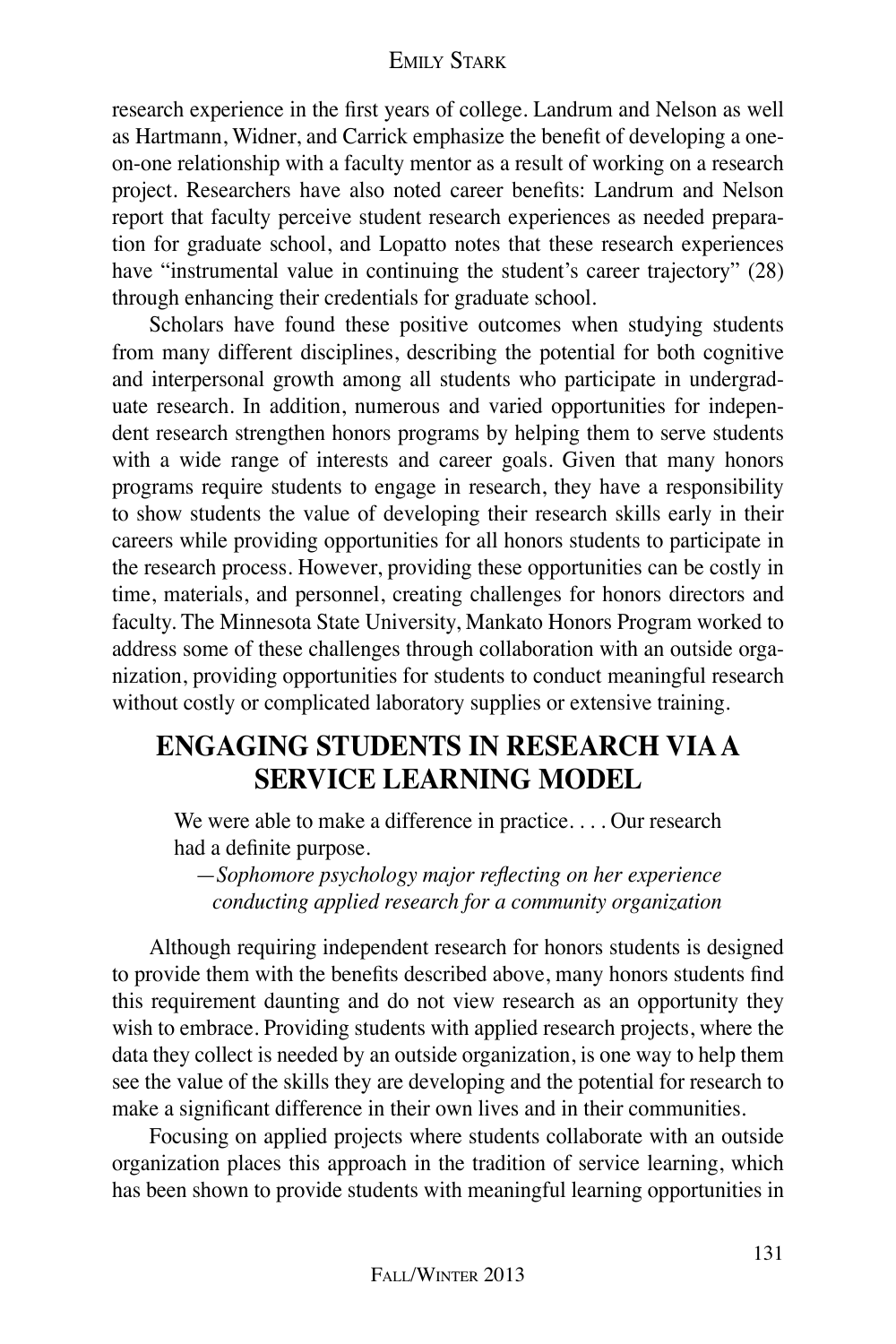a number of contexts (Strage; Peters). Service learning balances equally the concepts of serving an outside constituent with enhancing student learning (Furco), and this was the model we felt would be beneficial to our students while also ensuring a continuing and useful partnership with external organizations. In addition, the focus on partnering with a community group connects to another of our honors program's major competencies: developing knowledge and skills in global citizenship. Service learning is a form of civic engagement and has been successful at building citizenship, community engagement skills, and responsible attitudes in students (Levine; Deeley).

Although the use of service learning as an experiential educational tool in all disciplines has grown rapidly in recent decades (Harkavy & Hartley), using service learning specifically to build students' research skills is rare at the undergraduate level even though, at the graduate level, it has been built into programs like occupational therapy (Schindler). Research and service learning are nevertheless a natural fit given their shared experiential focus, especially since community groups are continually pressed for time and resources that student researchers can provide. Contributing a needed resource to local community partners while at the same time providing an opportunity for students to develop their research skills makes a research-based service learning experience a valuable addition to honors programs.

Most honors programs do provide courses that cover topics related to information literacy, the ethical conduct of research, writing, and critical thinking, all of which serve to build skills that students need to engage in research. However, the service learning paradigm builds in a practical component as well: Students can experience first-hand various methods of collecting data, summarizing results for a non-academic audience, and recommending future practices or continued research, all while providing meaningful help to their community. Also, college and university students can bring another resource to community partners: The students' access to library databases gives them the ability to provide useful literature reviews or contrasting viewpoints to the outside organization, an exercise that simultaneously builds students' information analysis and writing skills. Finally, as a result of research-based service learning, students not only develop their research skills but see clearly the purpose of their work in furthering the goals of a community organization, making the research process more concrete and rewarding and potentially increasing their interest in continuing to do research.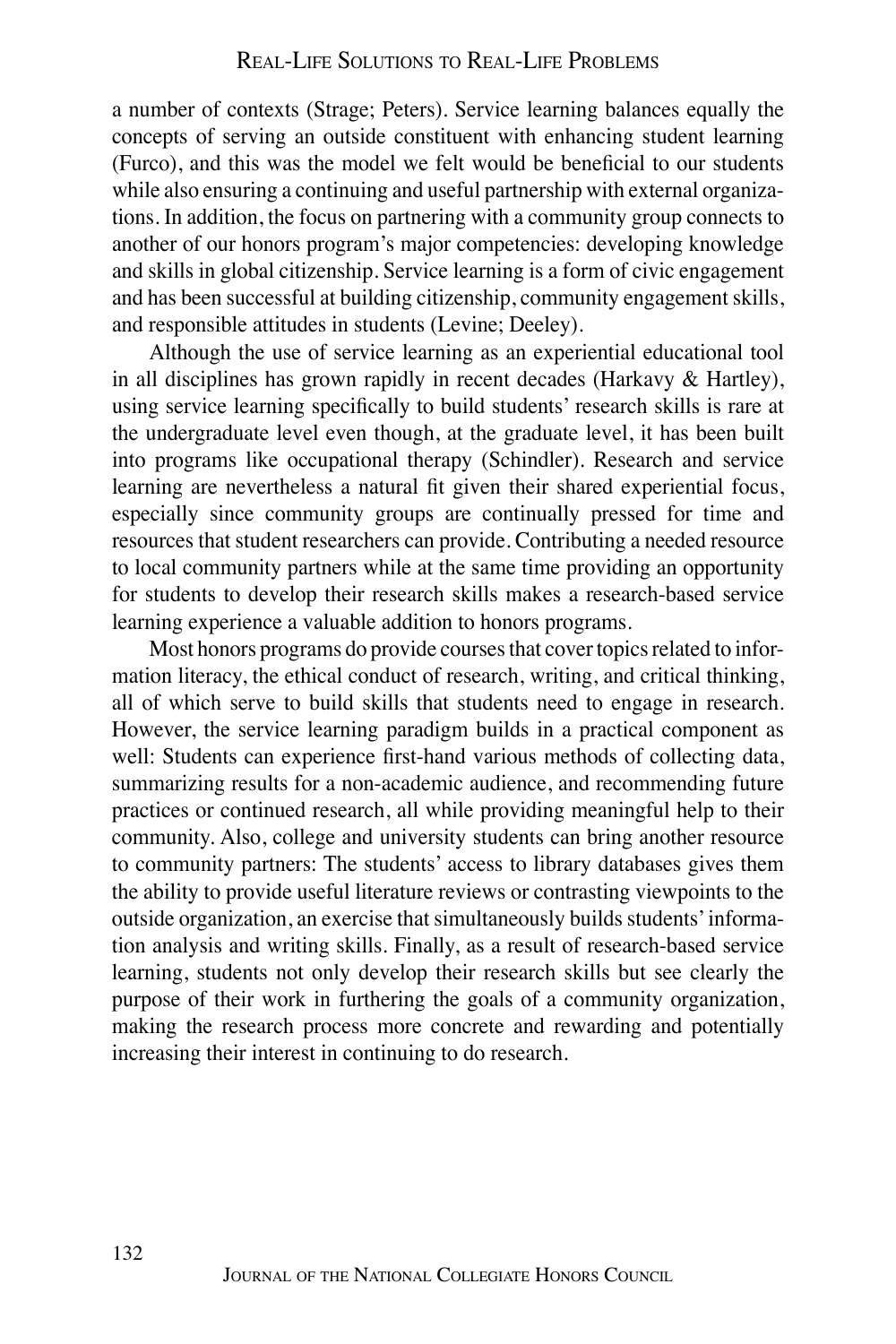# **Collaborating with a Community Partner to Provide Student Research Experiences**

Our work was productive and beneficial for others, which made this process so much more rewarding.

—*Sophomore psychology major reflecting on completing research for the Southern Minnesota Initiative Foundation*

To connect our students with research opportunities while serving a community partner, we approached a local non-profit, the Southern Minnesota Research Foundation (SMIF). SMIF is one of six regional groups throughout the state of Minnesota that were created in 1986 by the McKnight Foundation (see <http://smifoundation.org> for more information). Currently, they receive funding from the McKnight Foundation as well as from federal grants and local donations. SMIF focuses their grant and loan programs on supporting entrepreneurs and early childhood development programs. For example, SMIF has worked with local communities to support pre-school programs in providing educational resources to students. SMIF also manages loan funds targeted to small business development and awards grants to businesses working to build collaborations within their communities. The diverse interests of SMIF make them a good partner with our program as they have been able to suggest a wide range of research needs for their various programs and activities that connect with students' majors or interests.

The first contact with SMIF came at a committee meeting at our university where local business leaders connect with faculty and administrators to develop new partnerships that might benefit students. The president of SMIF expressed interest in working with our honors program, suggesting that students could help provide hands-on research support. We followed up with several meetings with SMIF personnel, culminating in a list of specific research needs that would help SMIF advance their programming and ensure that they were providing the most useful opportunities for local communities. SMIF was a good partner because they were already familiar with the university as well as the honors program and were committed to establishing new opportunities for students.

As honors directors consider the potential benefits of collaborating with a community partner in order to provide opportunities for students, they need to weigh many factors: for example, the availability of courses through which to offer these projects or experiences; the availability of faculty to teach courses or mentor students independently; the extent to which students can earn credit for their work; the types of skills that students need to develop; and the needs of the community partner. Because our students need to develop general research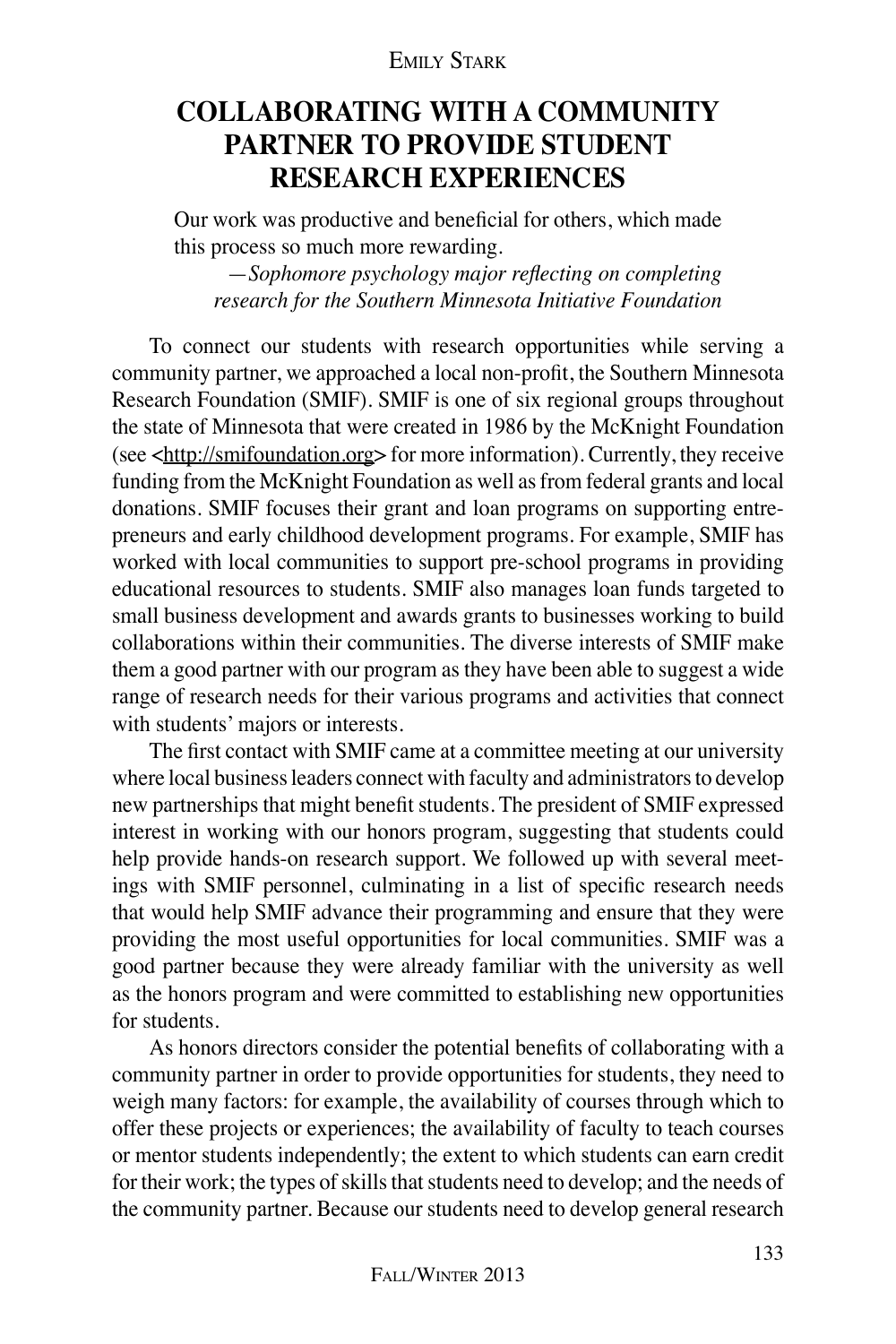skills and SMIF has diverse research needs, our partnership has allowed for a broad flexibility in student research and in ways that faculty can structure the experience, contributing to the overall success of our initiatives. Even though SMIF identified particular areas where they needed research support, students have had considerable freedom to develop specific research questions within those areas. Honors directors who have a high level of flexibility in their requirements of students and who seek out a community organization with a high level of flexibility in their needs and projects may be best poised to make the most of a potential partnership as they will be able to manage expectations fluidly and develop applied projects to serve everyone's needs and interests.

# **Incorporating Applied Research Projects into a Research Methods Course**

When looking at the big picture, research proposals are not just written papers, but rather a real life solution to a real life problem.

—*Sophomore business student completing an honors course on research methods that incorporated SMIF projects*

To teach honors students the basics of research using a hands-on approach, we developed a semester-long research methods course that included small research projects provided by SMIF related to their early childhood funding initiatives. The first half of the course covered topics such as operationalizing variables, ethical considerations involved in research with human participants, development of survey and interview questions, and observational research designs, after which the students completed a literature review on a topic of their choice related to early childhood development. In the second half of the course, small groups of students worked on the research projects identified by SMIF to provide them with feedback and data on grant programs related to their early childhood education funding initiatives. Students developed materials, collected data, and presented their final products to representatives from SMIF at the end of the course. (See Appendix B for a week-by-week course schedule with topics and major course projects that can be readily adapted to a wide range of course types and instructional goals.)

One group of students, for example, examined ways for local pre-school teachers to improve their assessment of the cognitive and motor abilities of the children in their classes. The students developed a parent questionnaire to complete at the beginning of the school year so that teachers could combine their own observations of the children with the parents' ratings of children's skills and abilities. Students met with local representatives from pre-school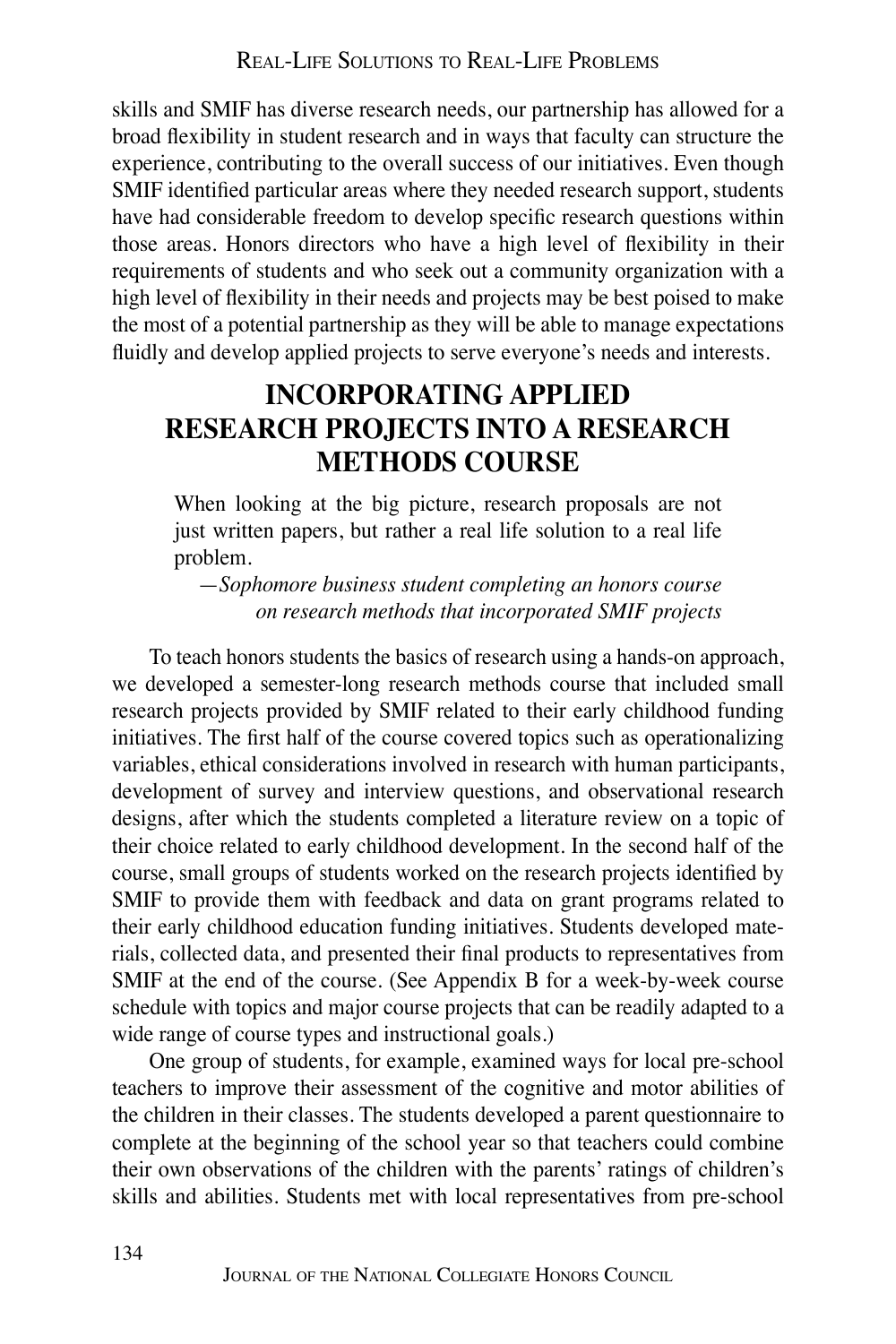classes, learned about their assessment needs, and then designed the questionnaire. They gained feedback on the questionnaire from pre-school teachers to assess its usefulness for their needs and how well it mapped onto their own assessments, revising it accordingly. The students provided the questionnaire to SMIF to distribute to local pre-schools for their use and developed suggestions for future research to continue revising this form of assessment by, for example, tracking the extent to which parents' ratings correlate with teachers' observations.

In addition to these applied projects, students were led through the process of conducting and writing a literature review as well as a research proposal. The students engaged in the project described above wrote literature reviews that examined research on early childhood education and development, and they wrote research proposals that suggested ways to extend work on the measure they had developed. Students' reports of the knowledge that they gained from the course focused mostly on the writing skills they had developed. One student commented that "whether I will be writing a letter to my manager or writing a thesis for a doctorate program, writing skills I have developed will be of great importance in my future." This student not only saw the potential transfer of skills to her future work both in and beyond college, but she also grasped the centrality of writing skills to the research process, whether synthesizing the work of others in a literature review or proposing empirical data collection to answer a research question.

One drawback to focusing on writing literature reviews and research proposals, however, was that students had less time to develop their applied research projects; many students were able only to collect preliminary data or develop measures for future use rather than complete extensive data collection and analysis. The applied projects thus became a secondary aspect of the course and the writing pieces primary. However, most of the students had not had prior experience with applied research, and as a whole they were engaged by their brief experiences in this area. One student noted,

In most of my other classes much of the critical thinking and analysis has already been completed, so doing new research or thinking above and beyond is not really necessary. However, in this course, we were able to use the information we learned in class and our own creative ideas to 'go further' than the normal class.

In general, even though the time spent on the projects was limited, students were able to see the value of the work that they put in for community organizations. Honors directors who work to develop applied research experiences in their own programs can present these as opportunities for students to work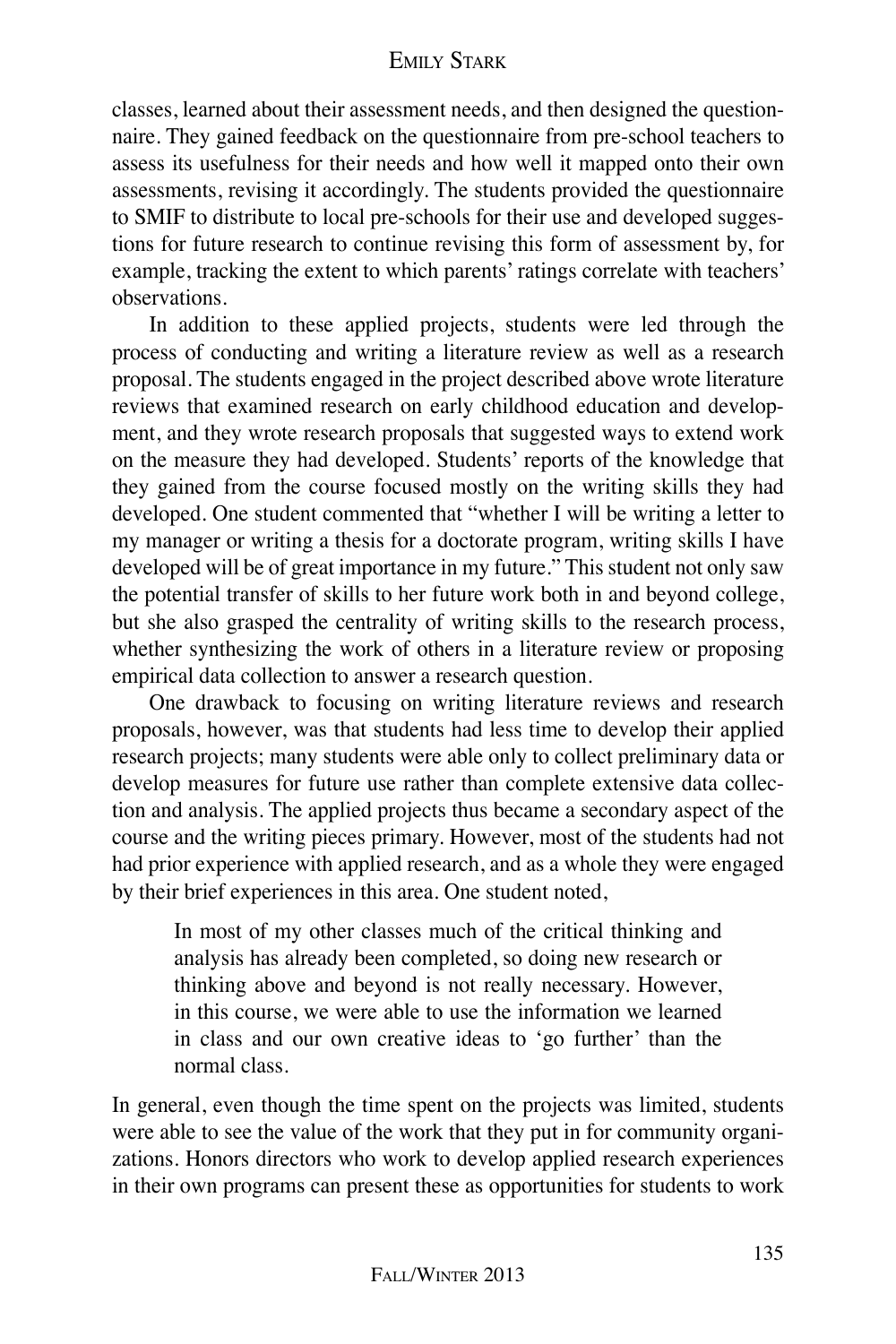with real-world issues or problems, which will engage student interest in seeing the tangible results of their work.

## **Developing Independent Research Teams to Work on Applied Research Projects**

This project has given me confidence to pursue research as an undergraduate, especially as part of a research team.

—*Sophomore education student reflecting on her experience working on an independent research team*

Although the research methods class was an effective way to provide students with exposure to core concepts of empirical research in an applied setting and succeeded at enriching their understanding of the value of applied research, we also wanted to explore options for giving students more time to work on the empirical data collection potential in these projects. To the extent that student teams could collect, analyze, and summarize meaningful data related to SMIF initiatives, their findings could also be more useful to SMIF and fulfill a need for the non-profit as well as a learning experience for the students. We decided to use a model of independent research teams in the following academic year to collaborate with SMIF on new research needs. These teams were open to any interested student regardless of their prior coursework or experience with research. Students could still have the option of registering for credit, but independent research teams led to more flexibility for both the students and the faculty mentor and also opened up new opportunities for presenting the completed projects at local academic conferences as the students had more time to collect and analyze data and to develop presentations.

To guide the students through this process, a faculty mentor volunteered her time to work with the students and serve as a liaison to SMIF. Although working with these research groups was an addition to the workload of the faculty mentor, our university values facilitating undergraduate research, and the student production of research presentations can help faculty achieve some of their own goals toward tenure and promotion. Ideally, faculty members who work with students on independent research projects should be compensated in some way for their time through workload reduction or additional monetary compensation. Issues of compensation are not unique to our university; Guzy, for instance, examines faculty compensation for teaching honors courses or participating in other honors program activities. In our case, the rewards for the faculty mentor were the several undergraduate research presentations presented under her supervision and the development of her own research and mentoring skills through working on these applied projects.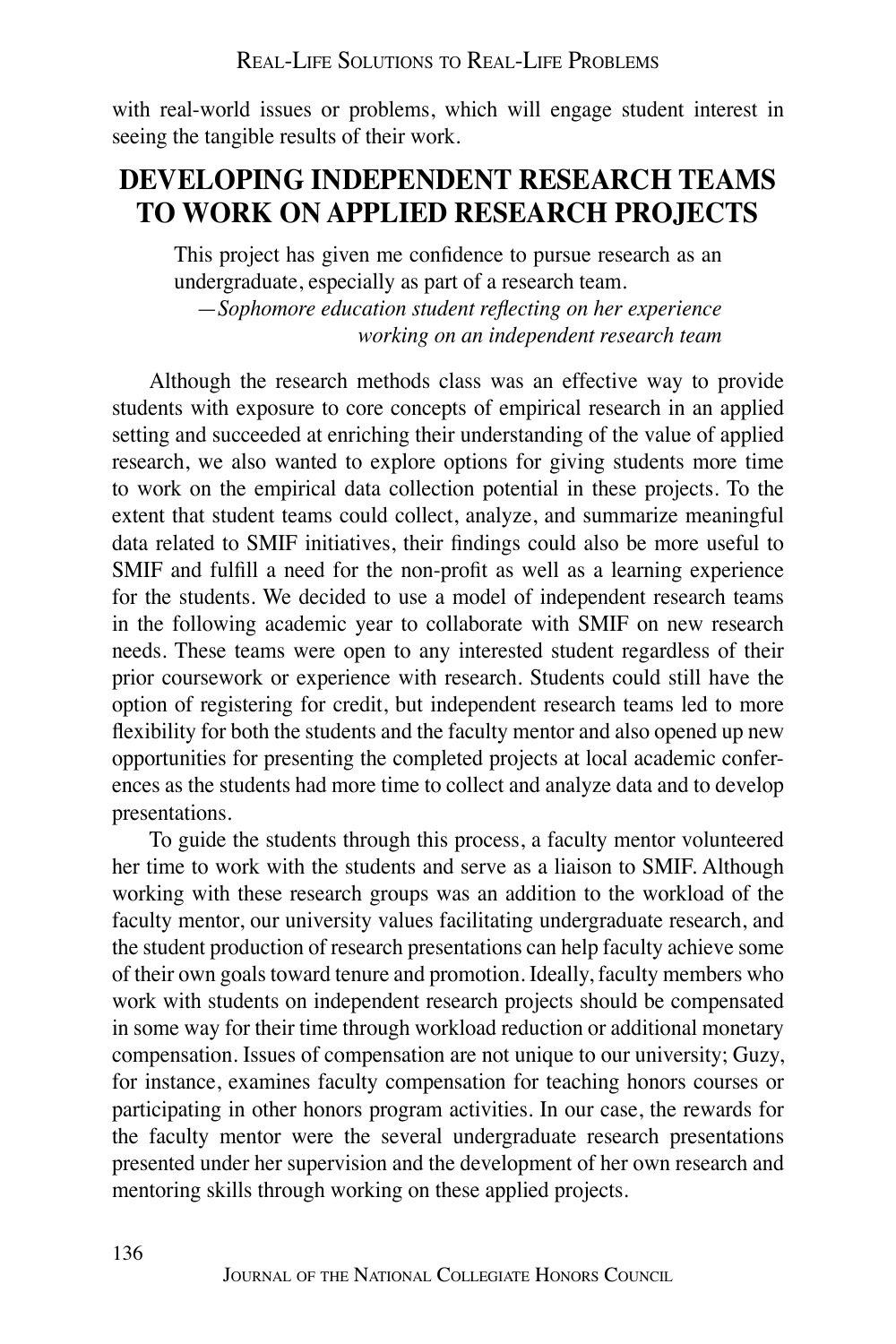Prior to the academic year, the faculty mentor connected with SMIF, which had identified two projects for students to work on: one on the experiences of local businesses that had participated in a SMIF-funded workshop on succession planning and the other on a survey of local school-based preschool programs about their needs and experiences in implementing a new standardsbased rating system. In both cases, the projects had the potential to provide SMIF with valuable feedback about the success of their grant programs and workshops as well as information on where to concentrate funding resources in the future. In addition, the projects gave students the opportunity to develop specific research questions, construct surveys to test the research questions, collect data, and summarize findings. The research teams were formed over the first month of the fall semester, and then the students began finding background information and developing survey questions to provide the feedback that SMIF wanted.

Eight students expressed interest in working on these independent research teams, resulting in two teams of four students, one working on each focus identified by SMIF. In each case, the teams developed a survey to send to respondent lists provided by SMIF, obtained IRB approval of the survey, conducted background literature reviews on the topic of their project, summarized results, and created a professional report for SMIF detailing their work and their recommendations based on the findings of the survey. In addition, the students were asked to submit a reflection once a month detailing what they had accomplished and learned about research during that time. The faculty mentor convened research team meetings as needed (generally every other week) in which she reviewed the students' work, discussed the next steps in the project, and talked about any issues that had arisen. The faculty mentor offered suggestions when needed and helped the students set goals of what needed to be accomplished to advance the projects. Also, the faculty mentor served as the primary liaison with SMIF, keeping the non-profit updated about the progress of the research and passing on questions from students as they arose.

The students' reflections from the fall semester, which detailed their initial involvement and steps to design their surveys, showed that they were hesitant at the outset, expressing some of the concerns and stereotypes about research that we have commonly found in our students. One wrote, "I was really nervous to start this project because I felt like I didn't know what I was doing, or if I was even smart [or] qualified enough to start on a research project." Another said, "I had always thought of research as boring and un-enjoyable." Responses like these show the importance of overcoming students' negative expectations about research and building their self-confidence that they can successfully complete such a project. By showing students how the research process is broken down into steps, setting clear tasks and expectations throughout the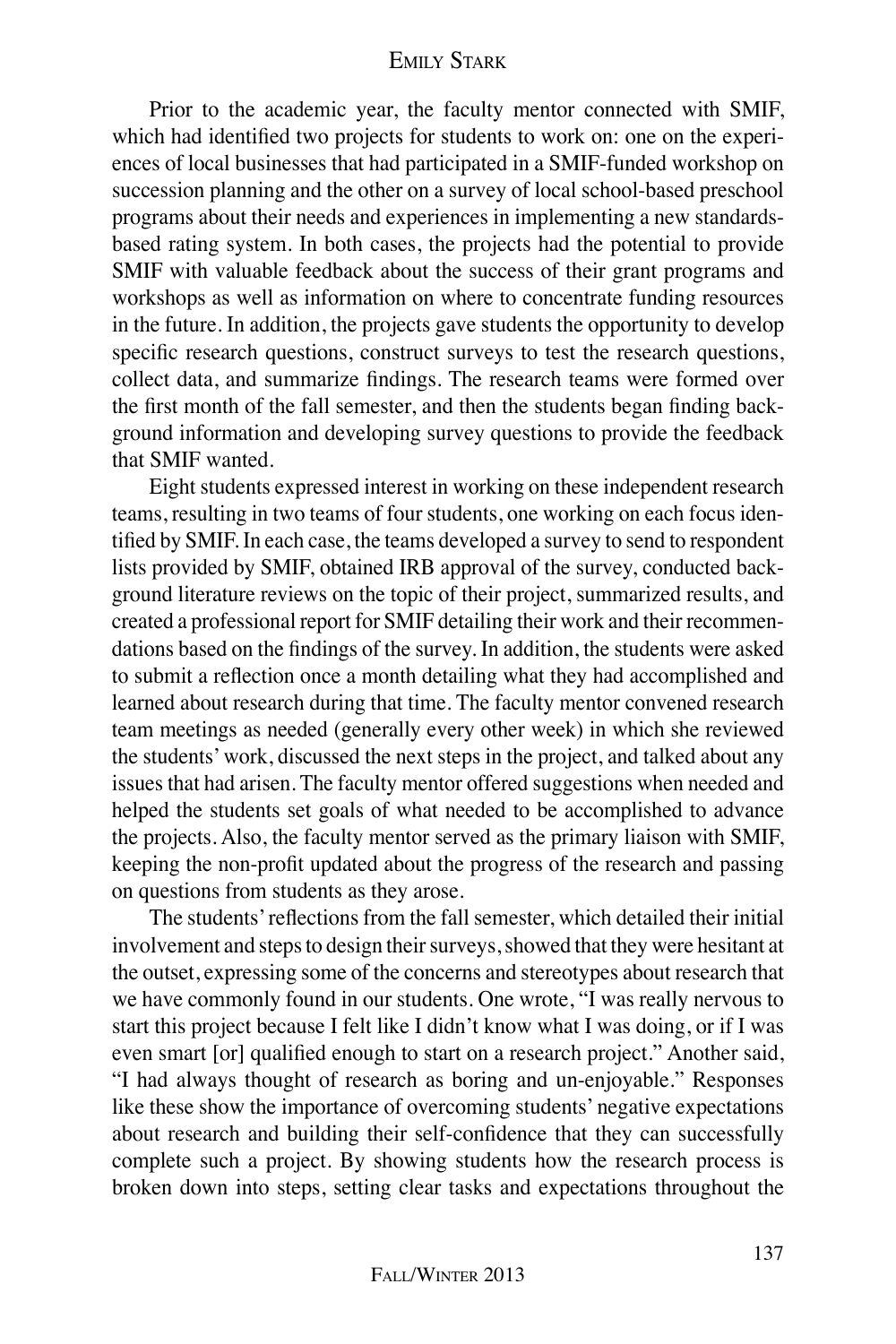course of the project, and reviewing student work with constructive criticism and positive comments, the faculty mentor worked to ensure that students were confident in their work and to build their understanding of the research process.

The students worked on their research projects over the course of an academic year, spending the fall semester in developing the surveys, researching background information, and obtaining IRB approval while in the spring semester they focused on data collection, analysis, and preparing their reports. In addition, both teams of students submitted their projects for presentation at on-campus and off-campus conferences and sought on-campus grant funding to offset research costs, giving them experience in writing abstracts and grant proposals and in developing and presenting research posters. Having an entire academic year allowed students more time to see the research process through from conception to dissemination, leading to a richer experience for the students. One student stated, "[Presenting at a conference] was one of the best experiences I have had thus far in research because I was able to share it with a lot of people," and another noted, "Other people's questions and comments made me see our data in a new way and increased my understanding of our research." In developing conference poster presentations for the general public, students thought deeply about how to explain the value of their projects in ways that were easily understandable. All of the students on the research teams found their presentations to be positive capstone experiences for their projects.

In addition, the students gained experience working effectively in teams. They had to work together to design the surveys, summarize the results, and prepare their presentations. Team work was a challenging experience for many of the students, one of whom stated, "Before joining this research team, I never relied on others to do quality work and I would always undertake every responsibility." Many of our honors students report negative experiences with group and team work in their courses; they are frequently the ones to take on more work to cover for lack of effort by others, and therefore they often approach these types of projects with an assumption that they will have to do everything. However, with this project, the students were teamed with other honors students, helping them trust in the work of others. Also, the faculty mentor took care to provide clear goals and a timeline as well as to prompt the teams to consider how they would split up work, thus helping students avoid issues of miscommunication or uncertainty about how to participate.

All students reported a positive experience with teamwork in their reflections, and for many this part of the project was the most surprising or useful. Halfway through the project, one student stated, "The most important thing I have taken from this project so far is the ability to trust others," and another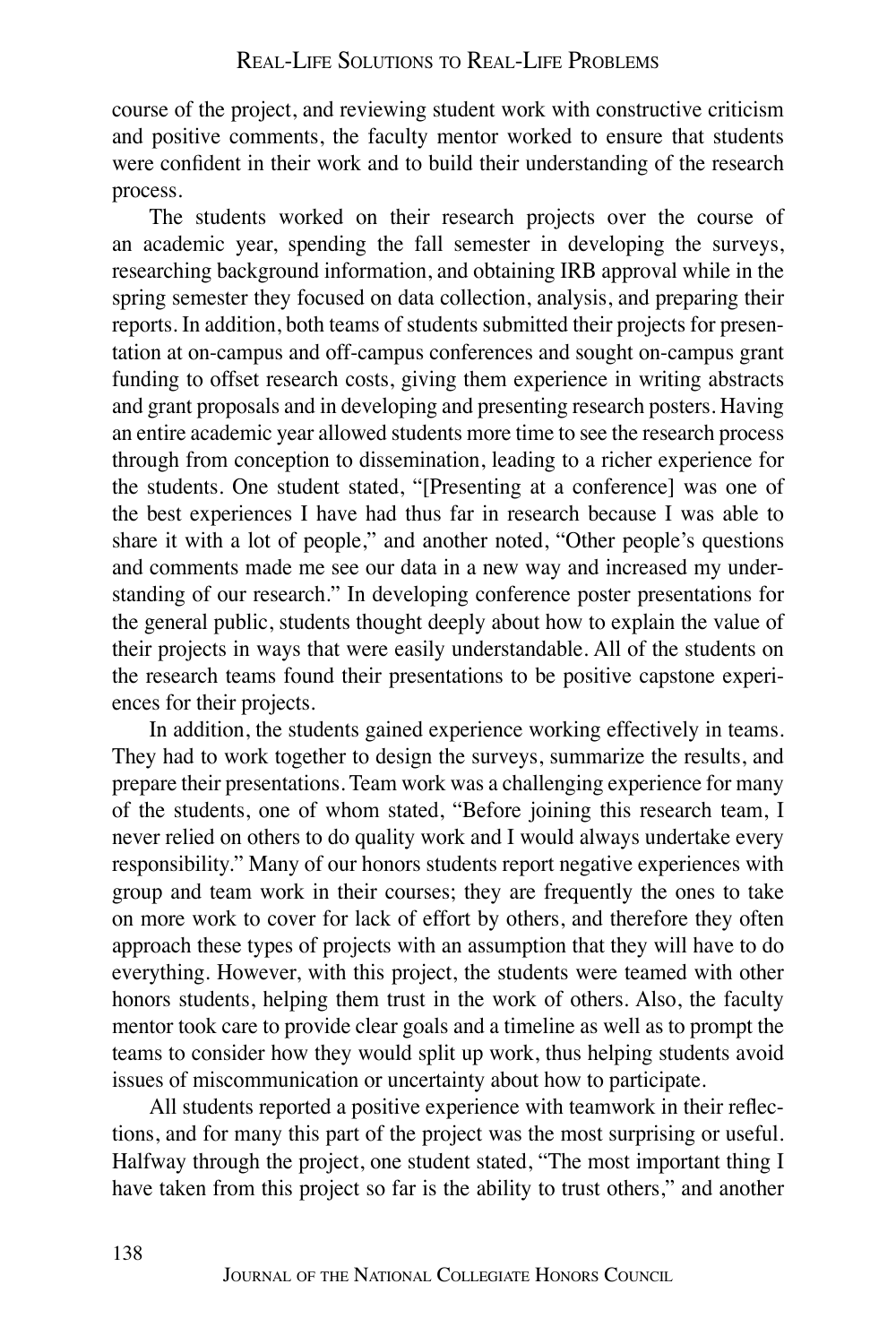said, "Being part of such a highly motivated group of people has shown me the huge benefit of working on a team, and has raised my opinion of collaborative projects." This positive experience seems to have made a powerful impression on their attitudes toward working together on large projects.

Honors programs that incorporate any kind of research experiences for students as requirements should consider as primary learning goals not just completing the research itself but also formally presenting it to others. Another important goal is positive team experiences that will be necessary for students' success in graduate school and/or their future careers. In addition, in collaboration with outside groups, students learn to understand organizational needs while designing the research and communicating their findings to the group, aspects of research that can be lost in more traditional research experiences. The letter in Appendix A presents the benefits of this experience as perceived by SMIF and shows the success of the students' work.

Their applied projects allowed students to see both how their research was contributing to an existing knowledge base and how their findings could help directly improve their communities. One student stated, "As I began to explain to others why our research was relevant and important to society, it really began to sink in for me. I realized that we were doing a service to not only SMIF, but to parents in the community." She saw that their survey of local preschool programs would be used to improve these programs and would make a real difference in the lives of local families. Seeing first-hand the relevance of their work is another benefit of applied research that is rarely available in more traditional research experiences.

## **Discussion and Recommendations**

This project allowed me to see how important research is as an undergraduate and the wonderful effects it can have on realworld experiences . . .

—*Sophomore psychology student's reflection after spending a year completing an applied research project*

Through working with the local non-profit SMIF, students in the honors program at Minnesota State University, Mankato have had opportunities to develop their research skills through both coursework and independent experiences that included designing surveys, collecting data from community respondents, analyzing and summarizing results, and preparing professional reports and posters to communicate the project outcomes to SMIF and to the general public. Overall, their experiences suggest that students developed a better understanding of the research process, improved their writing and communication skills, and gained experience working effectively with teams. In addition, working with an outside organization helped to reduce some of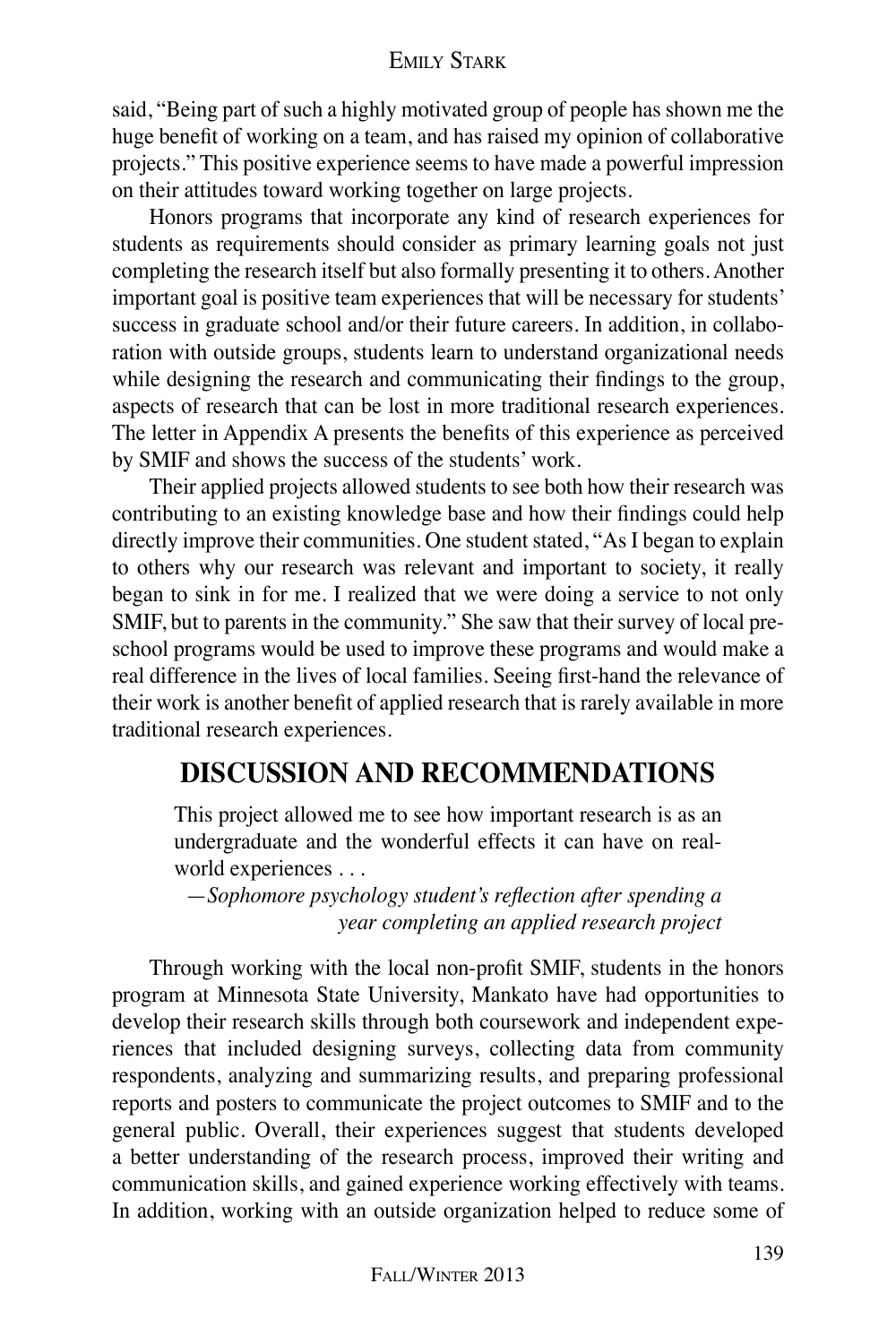the workload for the faculty instructor and mentor as SMIF provided general topics, participant groups to study, some background resources, and opportunities for students to present their findings. These experiences benefitted both students and SMIF, and this collaboration will provide a source of meaningful research opportunities for students in our honors program in the years to come.

Applied research experiences where students collaborate with an outside organization like the ones described in this paper are particularly effective at providing opportunities for students to collect data and connect their findings to community issues or the particular needs of the outside group. However, engagement with a community of scholars through theoretical research got less attention; in both the course and the projects, students' research questions and data collection were driven more by the specific needs of the outside organization than by sustained literature analysis of the overarching concepts and issues connected to the project. One concern about applied research, therefore, might be that students will miss the ongoing conversation between scholars and experience research as isolated instances of data collection that do not speak to a broader picture.

In future research collaborations with SMIF, however, we hope to build a more in-depth literature review into the project and push students to connect their particular measures and findings to other research done on their topics. Former students or teams involved in the projects could, for instance, present their findings to new groups of research students; the new teams could be prompted to consider how they can build on the work of previous students. Even though students are exposed to different models of research in their other coursework, applied research experiences that focus on data collection should still provide opportunities for students to connect their work to prior literature and findings in order to develop a deeper understanding of the research process.

With such adjustments, applied research is a valuable strategy for honors programs, which may be particularly situated to work well with community, non-profit, and business groups as they often have students from many different majors and disciplines who need to complete a research project. For example, an applied research experience may be particularly well-suited to students majoring in areas such as business, economics, or marketing, where they can develop skills learned in other classes. In addition, many honors programs emphasize community engagement and citizenship, which result from connecting students with community organizations. Applied research is a powerful way to engage talented students in their community while building their research, writing, and communication skills.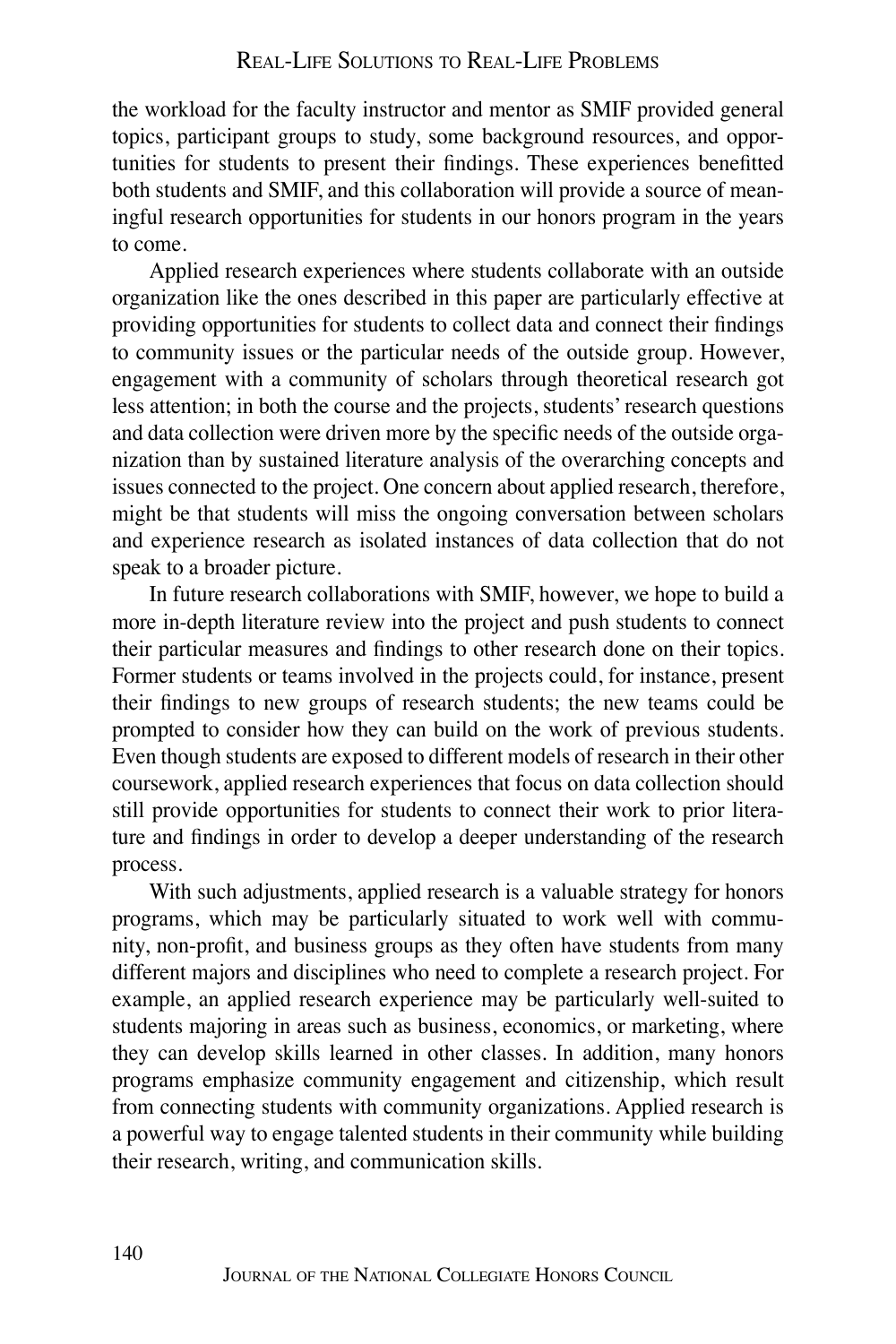#### Emily Stark

## **Acknowledgments**

The experiences described here have been possible only through the support of the Southern Minnesota Initiative Foundation—in particular the commitment of Tim Penny, RaeJean Hansen, and Pam Bishop—and the Minnesota State University, Mankato Honors Program as well as the talented and dedicated honors students who participated in both the research methods course and the independent study. This manuscript has been significantly improved through the insightful comments of Christopher Corley, Kristen Cvancara, and Mélanie Frappier.

### **References**

- Deeley, S. J. (2010). Service learning: Thinking outside the box. *Active Learning in Higher Education, 11*(1), 43–53.
- Furco, A. (2003). Service learning: A balanced approach to experiential education. In *Introduction to Service learning Toolkit: Readings and Resources for Faculty* (2nd ed., pp. 11–14). Providence, RI: Campus Compact.
- Guzy, A. (2012). Can faculty afford honors? *Journal of the National Collegiate Honors Council, 13*(1)*,* 23–27.
- Harkavy, I. & Hartley, M. (2010). Pursuing Franklin's dream: Philosophical and historical roots of service learning. *American Journal of Community Psychology, 46,* 418–427.
- Hartmann, J. Q., Widner, S. C., & Carrick, C. (2013). Strong faculty relationships and academic motivation as potential outcomes of undergraduate research. *North American Journal of Psychology, 15*(1), 215–234.
- Ishiyama, J. (2002). Does early participation in undergraduate research benefit social science and humanities students? *College Student Journal, 36*(3), 380–386.
- Landrum, R. E. & Nelson, L. R. (2002). The undergraduate research assistantship: An analysis of the benefits. *Teaching of Psychology, 29*(1), 15–19.
- Levine, P. (2008). The case for "service." *Philosophy and Public Policy Quarterly, 28*(3–4), 1–8.
- Lopatto, D. (2010). Undergraduate research as a high impact student experience. *Peer Review, 12,* 27–30.
- National Science Foundation. (2003). *Exploring the concept of undergraduate research centers: A report on the NSF workshop.* Arlington, VA.
- Peters, K. A. (2011). Including service learning in the undergraduate communication sciences and disorders curriculum: Benefits, challenges, and strategies for success. *American Journal of Audiology, 20,* S181–S196.
- Schindler, V. P. (2011). Using service learning to teach mental health and research skills. *Occupational Therapy in Health Care, 25*(1), 54–64.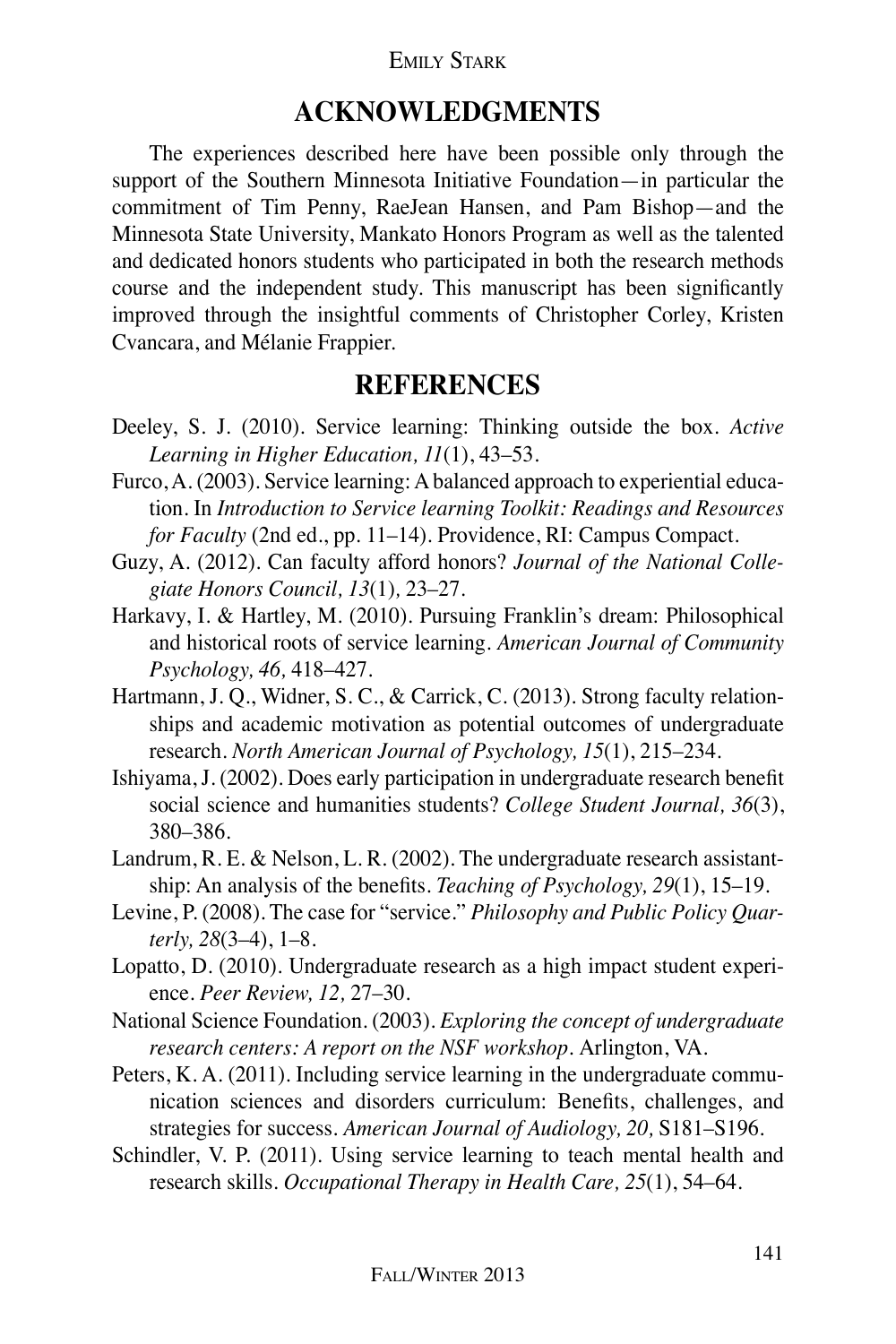Real-Life Solutions to Real-Life Problems

Strage, A. (2004). Long-term academic benefits of service learning: When and where do they manifest themselves? *College Student Journal, 38*(2), 257–261.

\*\*\*\*\*\*\*

The author may be contacted at

Emily.stark@mnsu.edu.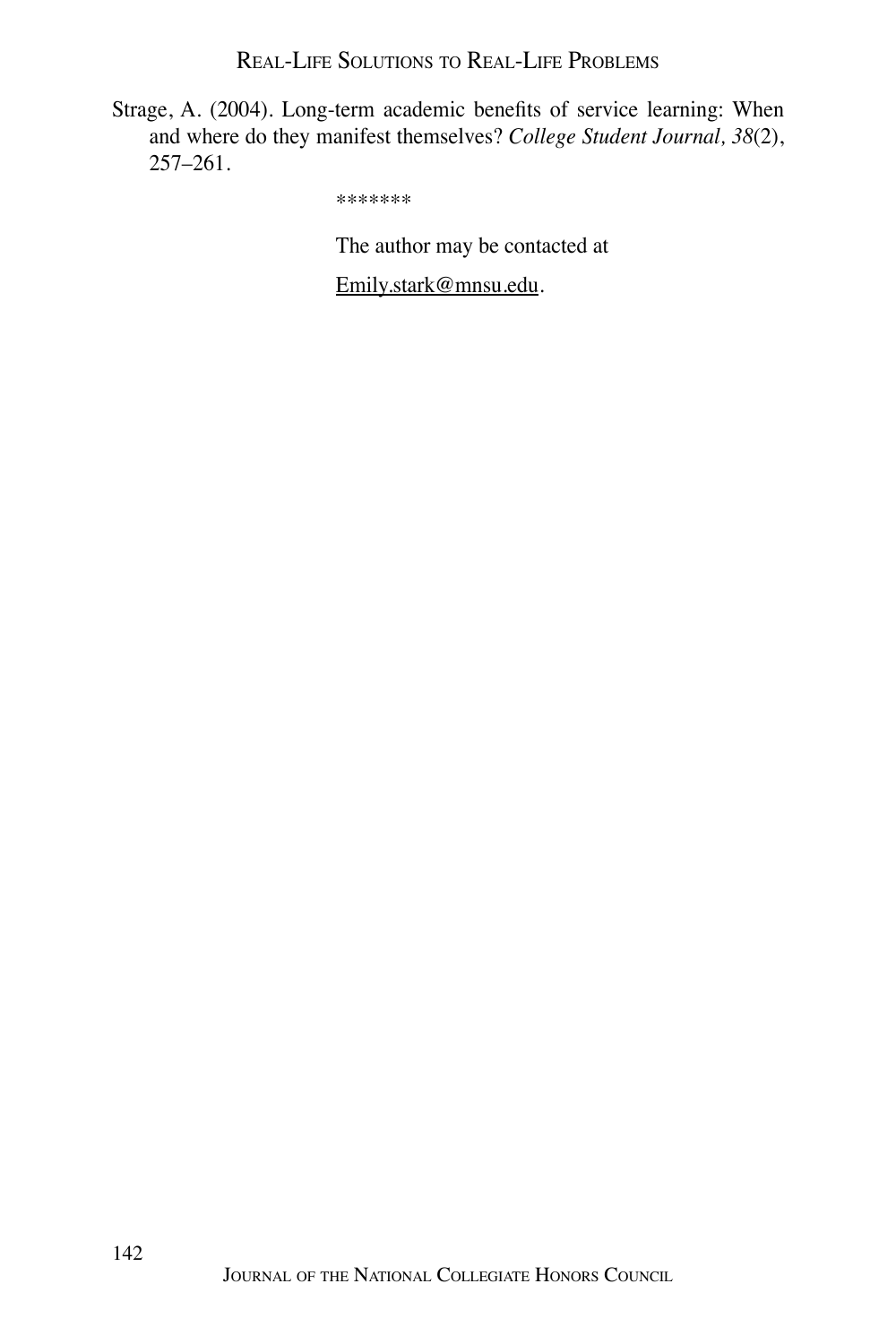# **Appendix A**

# **SMIF President Tim Penny Discusses Their Perspective on the Partnership with the Honors Program**

For the past two academic years, our Foundation, the Southern Minnesota Initiative Foundation (SMIF), has partnered with the Minnesota State University-Mankato (MSU-M) Honors Program. In many respects this partnership has been highly beneficial to our Foundation and to the Honors students.

As a regional economic development foundation, SMIF has concentrated its work in two key areas which we believe will determine the future vibrancy of our twenty-county service area. We invest in early childhood programming as we believe it to be a long-term bet on a quality workforce. We also invest in entrepreneurship through small business lending, technical assistance and economic development grants in order to grow and sustain new businesses within our region. In both categories of our work, we establish benchmarks to measure the success of our investments.

The ability to access the research skills of MSU's Honors students has allowed us to more thoroughly examine the effectiveness of some of our programs. Each year, we identify research needs that would offer students a practical, "real world" research experience—on a project that would be relevant to our Foundation's needs. For example, the research conducted on our business succession planning work helped us to understand the best aspects of that work and make adjustments in our strategy. Similarly, the research project on availability and quality of pre-school programs helped to inform or our Foundation's ongoing early childhood efforts.

Going forward, we intend to identify additional research projects—and to coordinate more closely with the directors of the Honors program to enhance the research process and strengthen the results and recommendations growing out of the process. We believe the team approach has improved the quality of the research work. We also believe that allowing the students additional time—throughout the academic year (as was done this past year)—to conduct their research provides for a better opportunity to review background material, conduct surveys, and collect data. We are also hoping that our relationship with the MSU-M Honors program may lead to the creation of internship opportunities here at SMIF.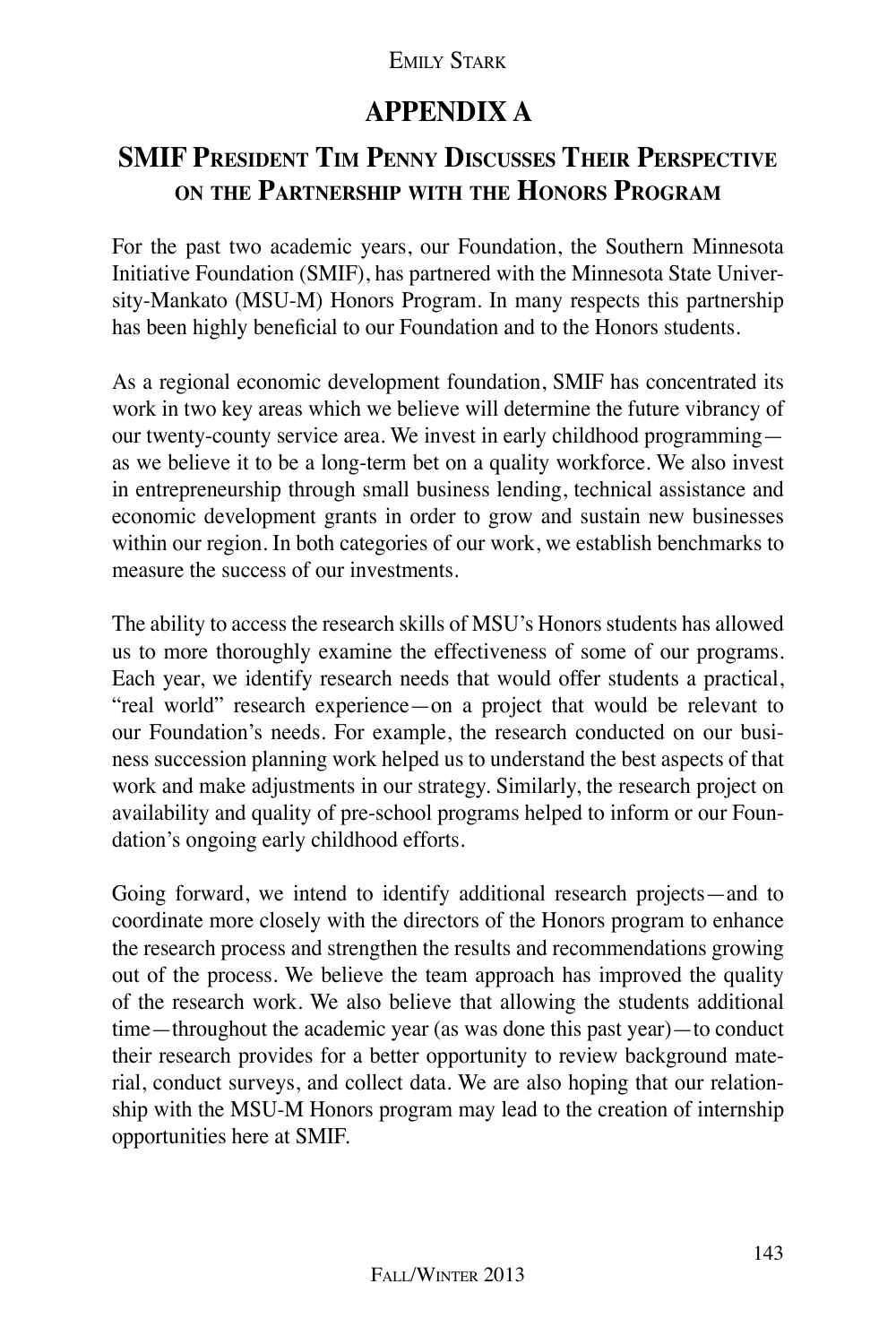#### Real-Life Solutions to Real-Life Problems

In all, I strongly feel that this MSU-M Honors program partnership has been, and will continue to be, a "win-win" for both the university and the Southern Minnesota Initiative Foundation.

Respectfully submitted, Timothy J. Penny President, Southern Minnesota Initiative Foundation